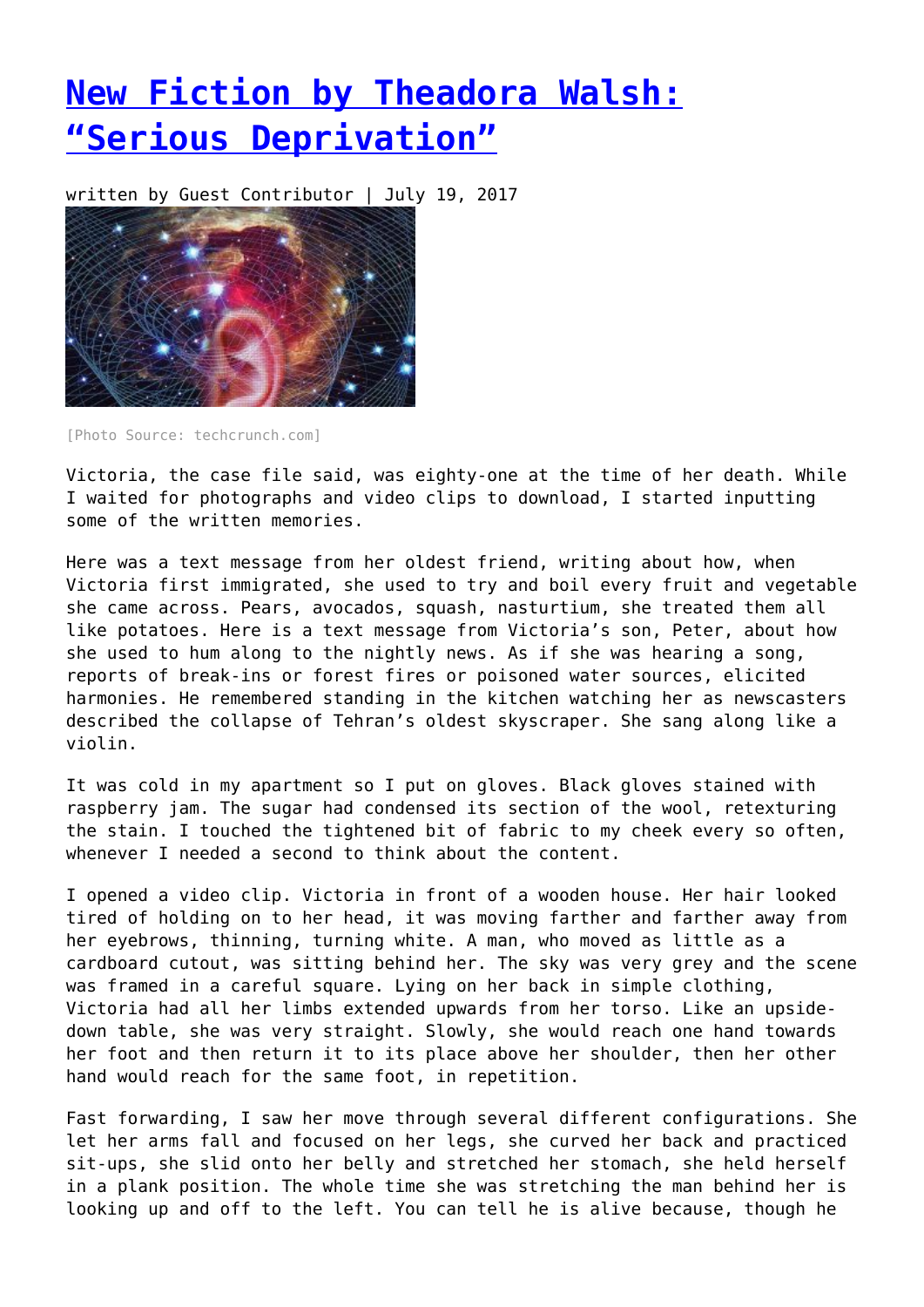seems to be trying to hold perfectly still, his breathes give slight rhythm to his chest and lips. Speed up, he looks like he is vibrating.

It's been nine months since I started working at SIRIUS memory pods and I'm still waiting for the sense that I know what I'm doing. Maybe one day coding the sensory composites will feel like the movements of a butcher who has been cutting meat for decades. I'll know exactly where to insert my knife along sinews and muscles for the cleanest separations. I'd hope one day to have that kind of intuition about editing, that kind of thoughtfulness about slicing apart digital clips.

Every time I make a choice, I feel my fingers questioning my authority. The job demands that I produce decisions, but, the entire company seems like a prelude to a thought. The motto, "we keep you with us," is off-putting and vague. The services listed on the website, each matched to their own overly designed pictogram, range from "encounter fulfillment," to "customizations for hearing impaired." When I tell people what I do, it often sounds more like a guess than a definition:

"Have you heard of sensory deprivation chambers? They are these dark, silent spaces where you float until this sense of timelessness sets in? Well that state lets you drift through associations and memories the way a practiced meditation might. What we do is we guide you through this suspension to gravitate around a particular person. Legally, we can only offer this service for people who've died. So, it is kind of like a tombstone you can get inside of."

Doubt sat on my forehead as I selected a video of Victoria throwing slices of Wonder Bread into a small pond and set it to fade in and out of a weather report. I was told to remember that the movements have to feel more like associations than instructions. That sounds can, and should, be used to pull images together or to put space between one thought and the next.

Unable to focus any longer on the computer screen, I slid my unremarkable dark coat over my shoulders and stepped away from Victoria's digital silhouette. It's always odd to go out for the first time in the last moments of daylight. The sun blinds you, coming across the world with a fleeting intensity. I feel suspicious that people I pass outside somehow know I've spent all day alone. As if my lack of human contact was a bruise or scar strangers could see on my face.

I bought a cup of coffee and found a bench to share with a small old man. When I sat down, he gestured to the Cantonese newspaper he had up on his tablet. Though I couldn't understand the characters, I scanned it appreciatively for photographs and advertisements. When I grew bored, my eyes sunk to the sidewalk in front of us, crowded with crumpled red papers that looked like fallen petals. They were firework remnants from the lunar new year celebration. The old man noticed my fallen gaze and shook the tablet lightly, reclaiming my attention. I fantasized about him starting to read to me, explaining the characters and translating the page.

The last time someone read to me was when SIRIUS had me hypnotized. Or,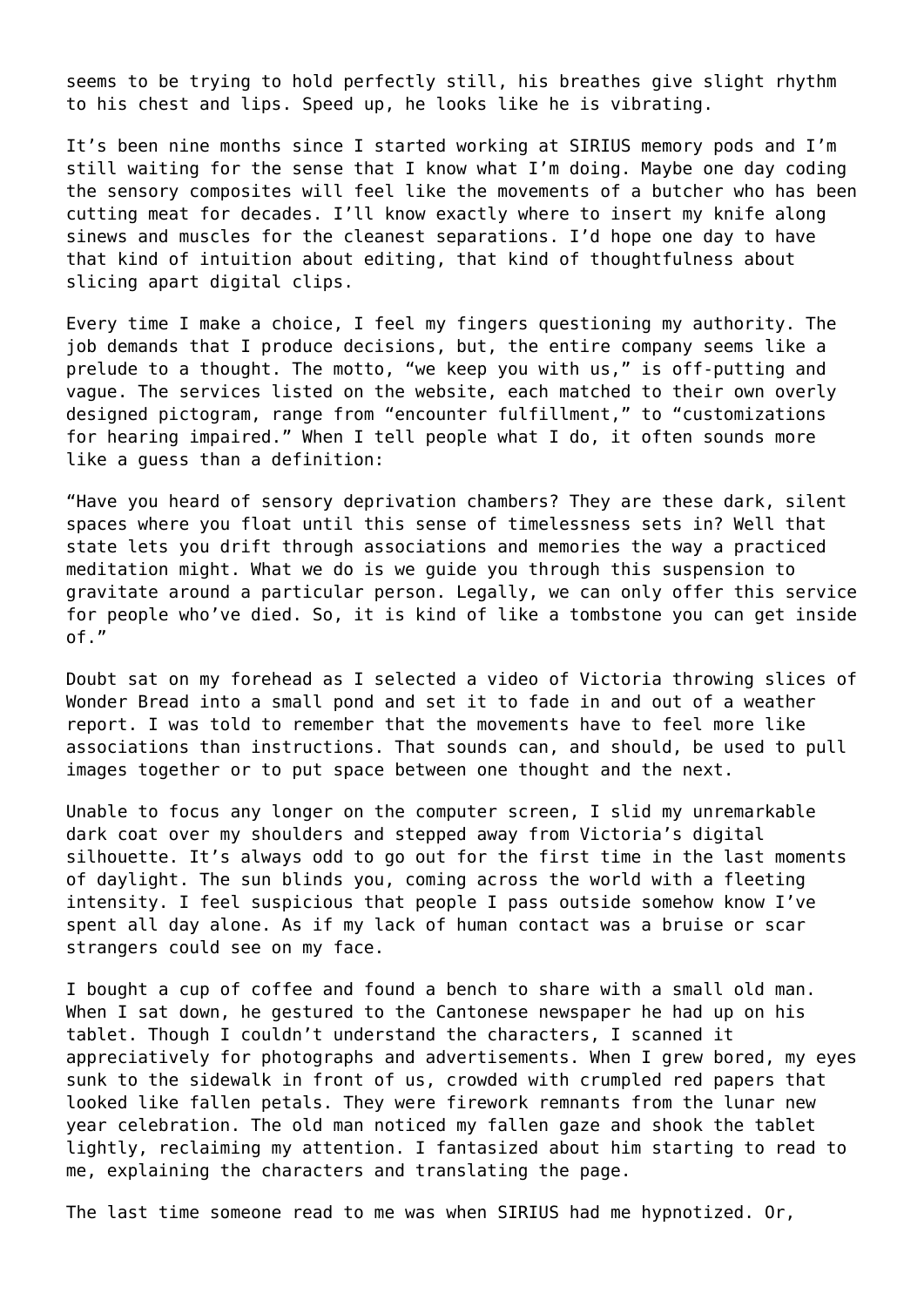SIRIUS forced me to spend an hour and a half with a man who kept readjusting his obvious toupee and trying to hypnotize me. Coders aren't allowed to enter the sensory deprivation pods manufactured by the company. Something about creative copy right protection for SIRIUS's designers, I think. But, because they want to be able to tell clients that everyone at the company empathizes with their experience, we undergo these mandatory annual hypnosis sessions.

William L Wilson, hypno-psychiatrist, showed me his certification from Palo Alto's center for the study of altered states before we began. He made it known that he was a professional, he even made me sign a waiver which stated I would not sue him for the consequences of any profound realizations I might have. Once we had gotten through this strange initiation, he had me sit down in the center of a circular rug. It was shag and colored like a fried egg, bleached white around a more weathered yellow.

He started to read, standing over me as I sat on bent knees. Thomas Pynchon's The Crying of Lot 49. Specifically, he read the chapter on hero/anti-hero Oedipa's stay in a hotel in the fictional San Narciso. As he read about a pseudo-beatles boy band crooning badly written anti-capitalist love songs and Oedipa getting thrown all around the room in a drunken stupor, I thought only about the time I held that book. I was very young, young enough that book stores still existed.

Pynchon's book spines were all thick on the shelves, like men who spread their knees apart on public transportation, all of them except *The Crying of Lot 49*. Slim, and barely big enough for its title, I was drawn to the runt. Off the shelf, it felt light in my hands. I was struck by a desire to destroy that tiny book.

When Wilson stopped reading, I stared at him expectantly. A second passed and then he squatted down in front of me and picked up at the next paragraph. With his hands on his knees, he began to sway back and forth like a metronome, reading the whole time. I felt very nervous about the way one's face should look while being hypnotized. Experimenting, I went slack jaw and then slightly cross eyed and for a moment I shut my eyes as if I'd fallen into a deep dark slumber.

It ended like this: smoothly Wilson reached into his pant pocket and took out a tape recorder. No longer swaying he put his mouth very close to my eyes. I could see his lips shaping every word he made. The "a" sounds sent his tongue dramatically to touch the roof of his mouth and "i" created a harsh rectangle out of his jaw. It took a second to realize, but the locus of sound had shifted. Though his lips were close, the words felt farther away. He'd switched on the tape recorder and started mouthing out Pynchon's sentences.

For a moment, I had felt a profound sensitivity towards his efforts. Then it passed and he stood up proudly, announced his intention to bill the company, and walked out of the room. Concentrated loneliness ran through my body. I felt like I had drunk a tiny potion labelled "isolation" that Alice had missed when she first fell down the rabbit's hole to Wonderland.

It was the same sense of strange abandonment that overwhelmed me when my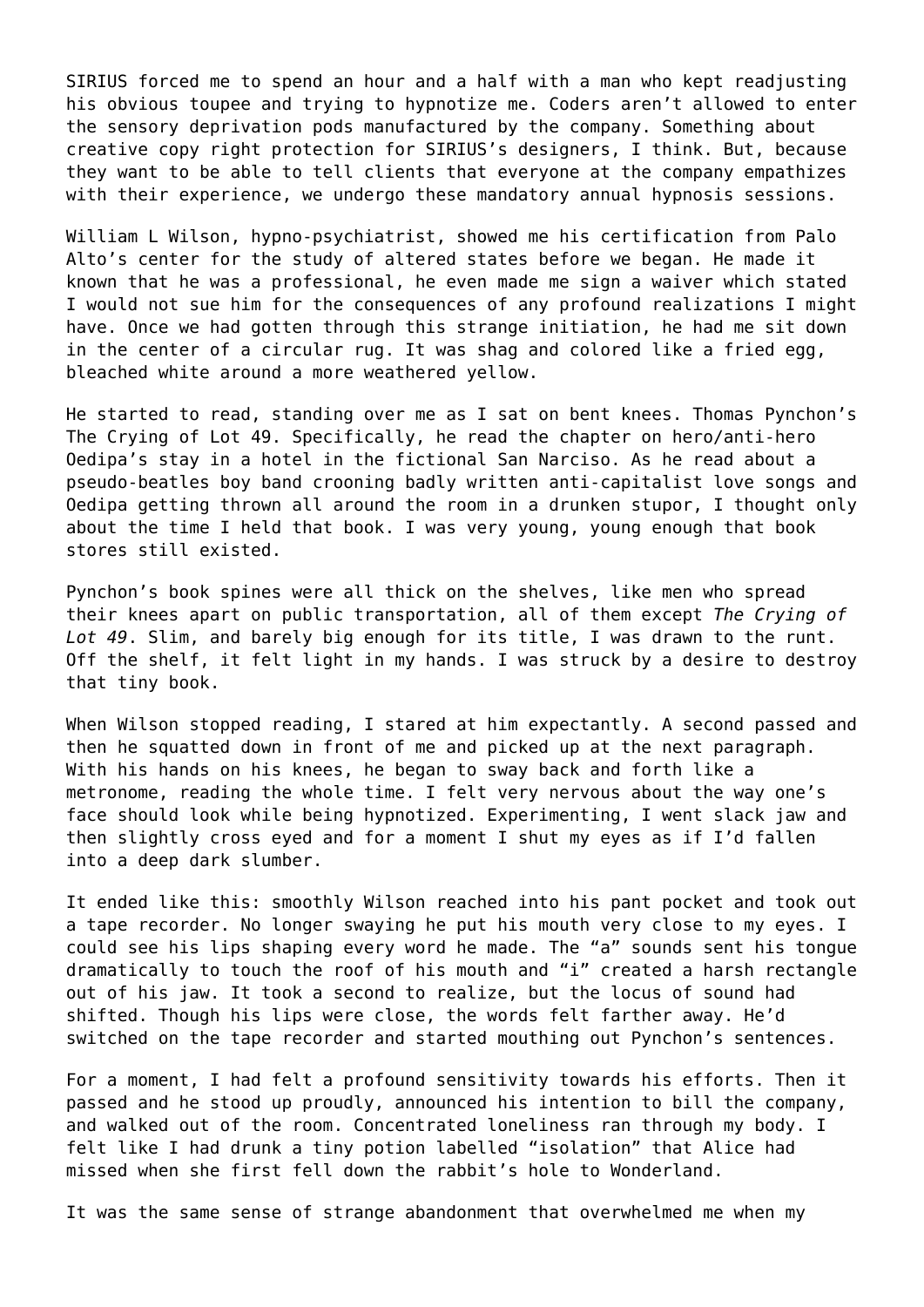mother video chatted me in the evening. Though I knew she loved me, she approached intimacy like a gross but necessary service. So, it's always with an eerily straight forward tone that she delivers bad news. "Luce. How are you?" "I'm all right mom." "Work is good?" "Work is good enough. Sometimes I'm not sure exactly what it is I want." "All young people feel that way." "Yeah." "Just make sure that you don't waste away searching for the perfect job. Pick something and do it well." "Okay, thanks mom. I should actually get going, I'm meeting some friends." I lied. "I have to tell you something." I knew something was wrong. "Your grandfather died last night. It had been really bad for the last few years. The cancer exhausted his body, he had become like an appendage of the bed." "Oh." I felt like I needed to feel more to say more. "How do you feel?" "I mean, I didn't really know him." "He was family though." "I guess so." "His DNA is folding and unfolding around the rhizomes in your body." "Bye mom." After we hung up I sat down and waited to start having a feeling. I like myself most when my body seems like a vessel for my senses. All eyes and ears and lips, and no room for thoughts. There is this exhausted loneliness I sometimes experience. Each time I feel it, I think a sibling to a past or future suffering has been born. Or, maybe, a new incarnation of a violent pain which has lived in me before, grown to

maturity, then withered and died, is initiated. These circular expressions are more states of existence than thoughts or memories, like ghosts of myself.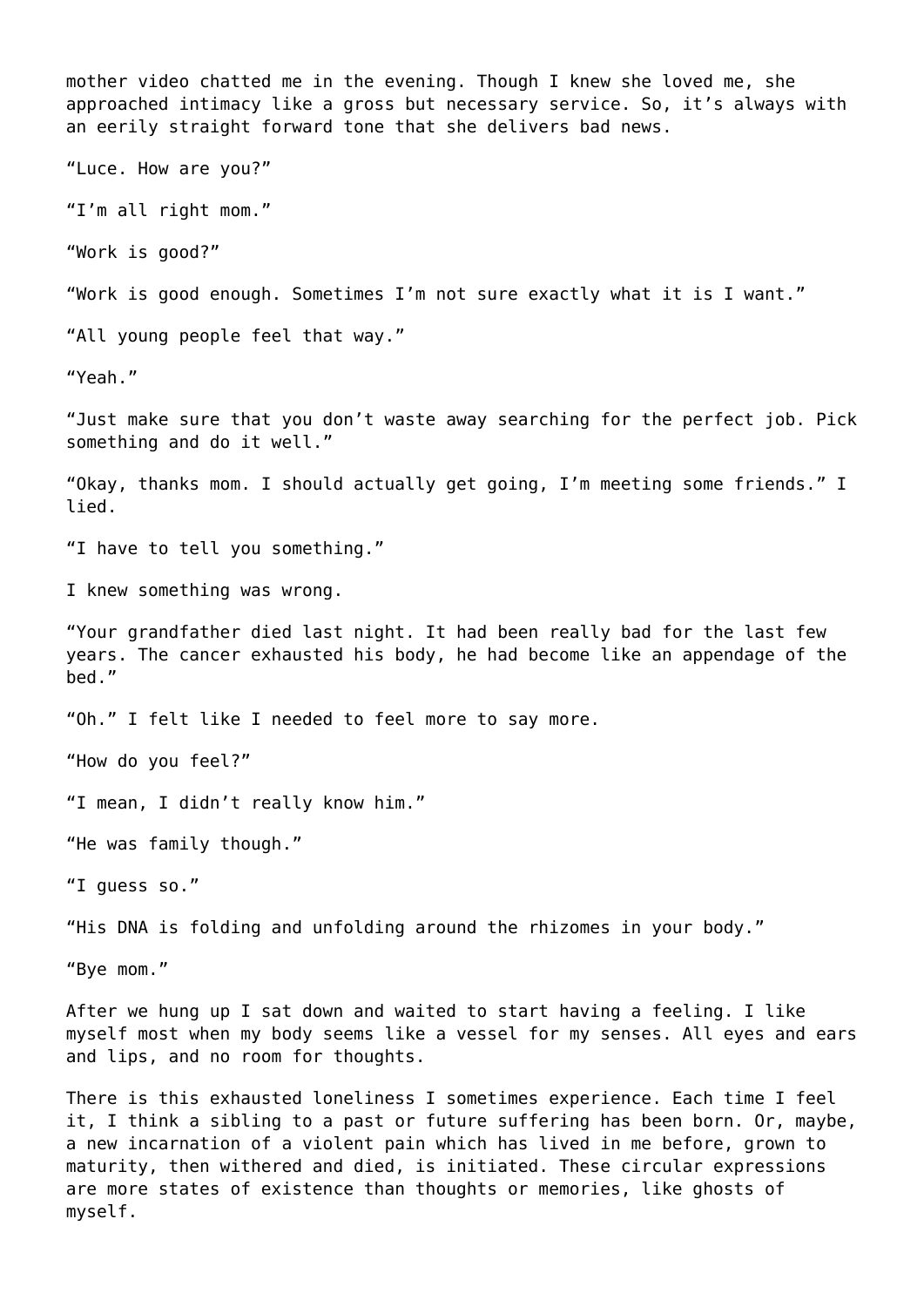Though I sat for a long time, staring at weeds that had cracked the pavement outside, nothing beyond these reflections on sadness surfaced. I couldn't force myself to feel the loss I craved. Maurice Ashkelon, my grandfather, was just like any other name on a case file.

A week later, I disturbed a package resting on my front door. It was early in the morning, so my movements were clumsy and weighed down with sleep. The letters in my name were written on the label with all 90 degree angles. The curves in my U and C had been forced into hard edges. I'd forgotten the way my mom did that. It always made me think that she associated my name with neon announcements in train stations or the first computer font.

I stabbed into the envelope's thick paper and dug my fingers into the incision to rip open an ugly wound. A book was born from the wreckage. An old book that had brown stains on the pages and smelled like a fallen tree decomposing. It was surprising and it was also an intrusion. It felt like an impolite demand on my time. Why had she sent me an actual book? Why hadn't she sent a scan and emailed it to me like a regular person?

I discovered a note on the floor, torn in two pieces.

LUCE,

This was your grandfather's journal. I thought you'd like to read it. He was a very unusual man who I would never be able to explain to you.

From mom.

It felt embarrassing to have become the owner of a book. Especially a book which contained neither instructional value or intrinsic beauty. Nothing more than a personal blog put to paper, a blog cut from nature waiting to become garbage.

A few spaces in the city, run by start-ups or design schools, still have used books. But even in those places, the books are only for decoration. They make all their money selling book themed clothing, virtual reality experiences in old libraries, and a very popular projection of a Victorian vitrine crowded with leather covers labeled with golden cursive.

Books used to be stored on shelves of wood. It seems so cruel, to cut apart a tree, dismantle it fiber by fiber, and then stack its broken parts together again. I thought about recycling my grandfather's journal so that the papers could change form again and become something more practical than a mound of personal reflections. Perhaps the reprocessed materials could be used to feed bacteria capable of fighting cancer. Or, the paper could be reconstituted as hard cardboard to support and protect endangered plants.

"Why do you exist," I demanded, scouring the book like it contained a genome sequence. As if there was a way of looking at it that would decode its intimacy, like the way scientists can find genes and character traits hidden in strings of AATTTTCCCGGGTTAAAC. Read, I reminded myself, you are supposed to read books.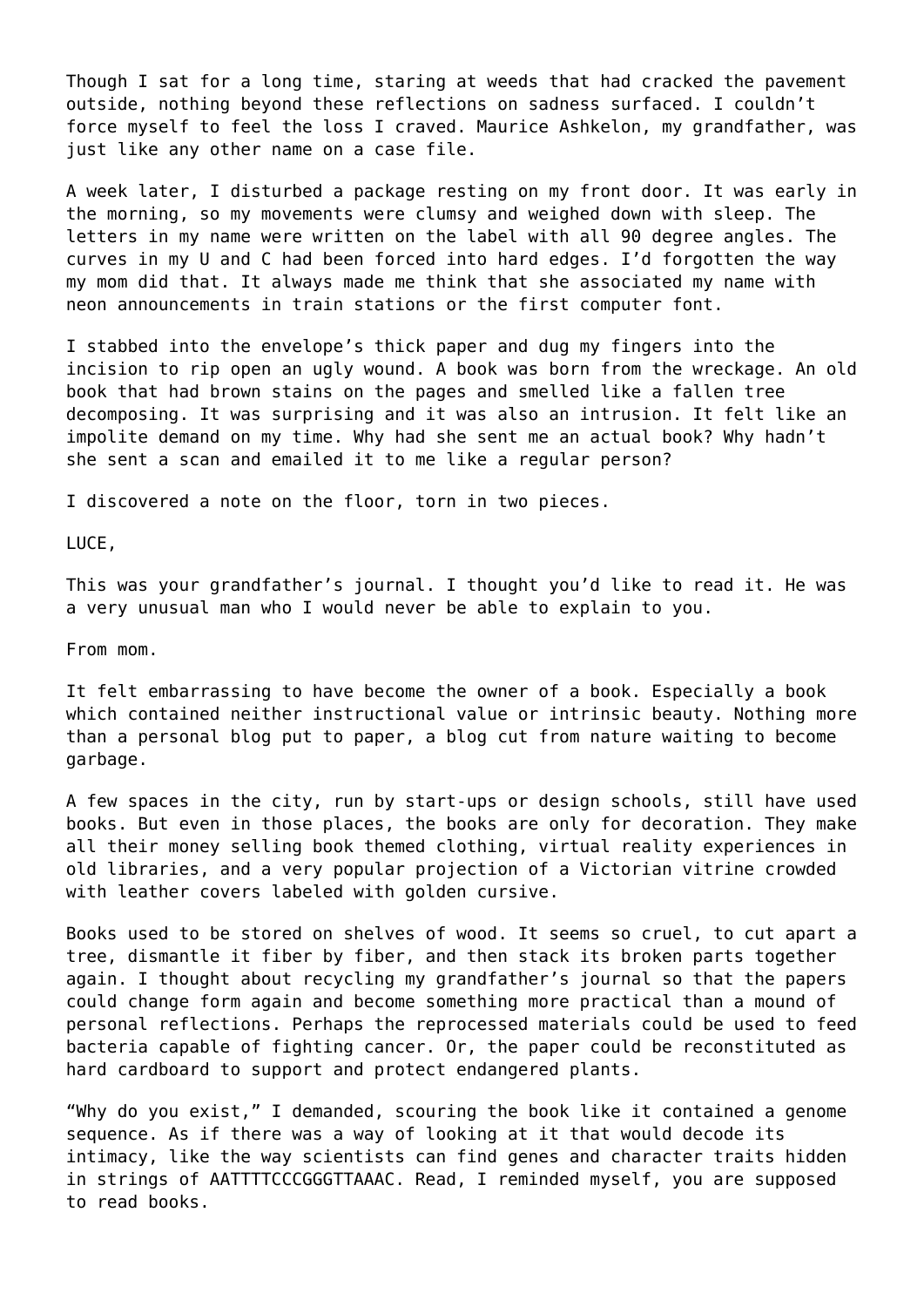On a random page, I began following blue lines left by my grandfather's frantic pen.

"Today Lara came by the studio. She wanted to talk about a sculpture she'd be showing in the fall, which direction it was supposed to face. What a stupid question. By the time she got over I was all flustered. How could I tell her in general which way to face the sculpture, what did she want me to say, North? South? To the left? Obviously, I would install it myself. I never let a piece find a place without my guidance. [the text was divided here by several meticulous diagrams of bullets, drawn with carefully proportioned shadows] Zipora had such terrible taste in friends. I hate myself for missing her like this. I hate her for leaving me in the ugly way she did."

I read the page again, struck by how flat it felt. It was like looking at a landscape and only seeing the lines between colors. The writing read just like the text messages or emails I make pod experiences with, not itself lucid or lifelike. Guilt waxed and waned in my consciousness as I continued to feel nothing about my grandfather's death.

Still slightly disgusted to be holding a book, I let it fall open from the spine. This page was numbered, the text sectioned into parts. It would have looked strangely formal if not for the fact that half of the words on the page had been halfheartedly crossed out

It said:

1. Whenever the city feels oppressive, too grey, I visit the public library's historical archives. It is my favorite illicit pleasure to take photographs of the files behind the librarian's back. I bring them home to create new indexes. I have a collection of photos on changed names registered at Ellis Island, I have another for each borough's zoo acquisitions and release forms. And I photographed every newspaper article on the city's 1939 world fair.

2. Verdigris is a chemical compound which can immediately alloy copper and bronze. It was invented in correlation with Jewish Palestine's debut pavilion in the 1939 Corona Park world's fair. The statues they featured; The Scholar, The Laborer, and The Toiler of the Soil, had prefabricated age. Immediate establishment.

3. A munitions ammunition factory. If I fail as a sculptor, I'll make bullets. Everyone needs bullets.

4. I think all the time of coating myself in verdigris now that Zipora's gone.

5. I want to die of old age but right now. I will approach choosing a cabin for my last few years like choosing a coffin. A box of wood in the middle of nowhere that my family can locate if they want to bring flowers.

I broke off. The paper was dry and abrasive, unpleasant to touch. The effort of reading felt like struggling to remember the name of a color one recognizes. What did my mom expect me to get from this journal? I pushed the arcane book aside and went back to my computer.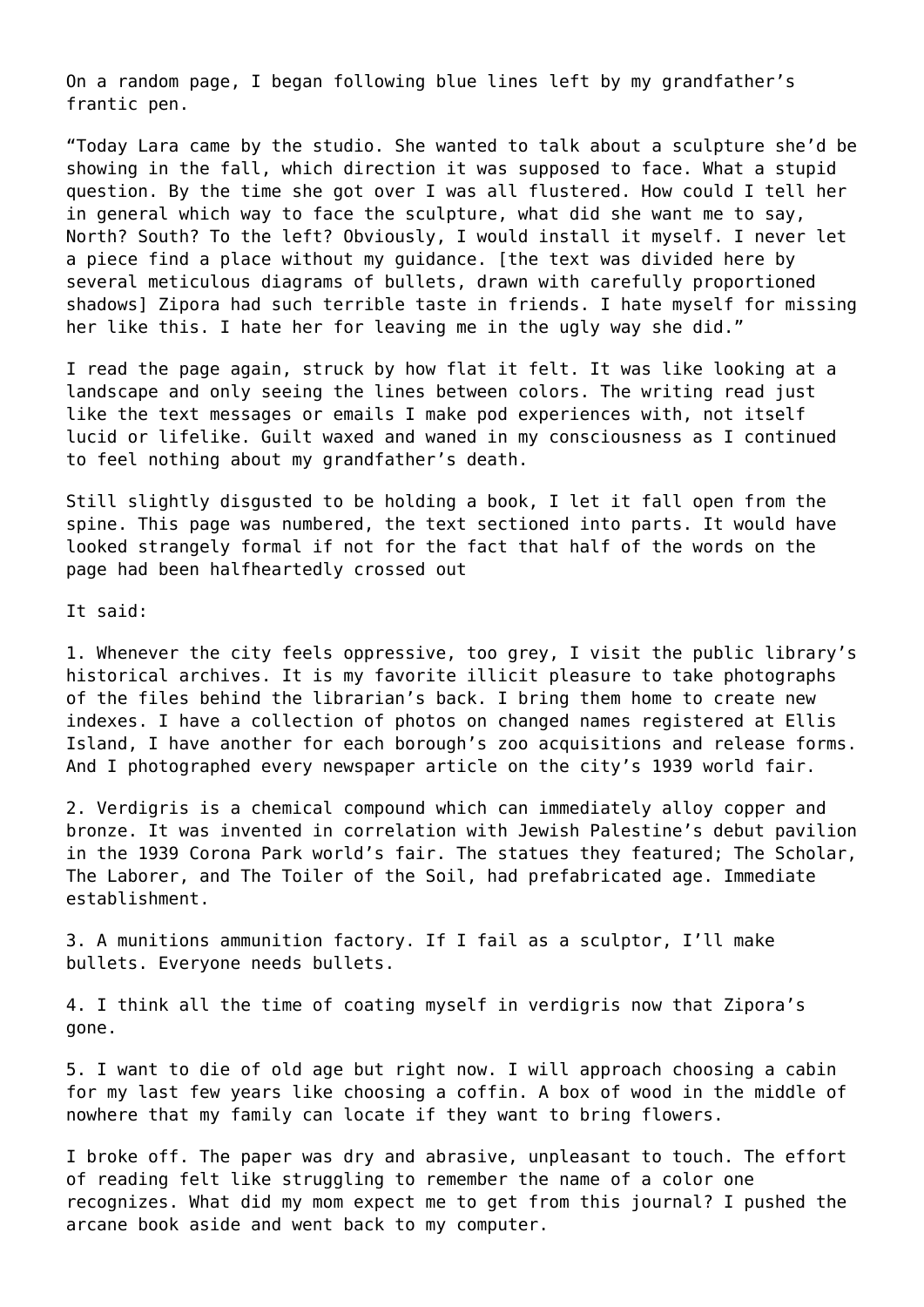The dusty black of my screen when powered off always makes me sad. When I turned the device on, my familiar background picture sprung forward. Half dome, a mountain that looked like its face had slipped off, was from somewhere in California. Though the image had come preloaded on the device, it suited me perfectly. The stark geometric feature, which no one would draw if instructed to make a mountain, made me less anxious about being alone.

Time moves faster when I'm on the computer. Hours slip away, divided into a thousand tiny parts in which my attention dances from tab to tab, video to video, case file to case file, never dwelling long enough for a distressing thought. It is like therapy, to let the computer direct me through personally tailored links and feeds. In this meditative movement, some of what I read in the journal started to seep into my thoughts. It wasn't Maurice who made his way into my subconscious, but Zipora, this woman he seemed so desperate to possess.

I logged into the SIRIUS database and typed "Zipora" into a light blue rectangle that receives search inquiries. After the loading bar spent a few seconds extending itself, a number of names appeared. My eyes cut to the last on the list: Zipora Kartujinsky. We had made her a pod almost thirty years ago.

I clicked her name urgently and a spreadsheet took over the screen. Looking to the side of the rectangular intersections I scanned an index of qualifiers. Hair: Blonde, Height: 5'8", Age at Death: 47, Birthplace: Poland, Blood type: B-, Marital status: Single, Dependents: Yes.

A data entry from my grandfather demanded my attention. It was a photo file he had submitted for the creation of her pod. I clicked to load the image, but was stopped by a pop-up window.

It demanded: Are you sure you want to view this image? It has been reformatted by SIRIUS to appear with image vitality foundation (ivf).

Yes, I clicked, with no idea what "ivf" meant.

A new window appeared with its own request: Login Credentials.

I realized I had never tried to look at materials for a pod I hadn't created myself. Rather than think harder about the restriction, I typed my supervisor's password into the box: BennyHana2001.

It took a while to load, but then a polaroid picture of my grandfather embracing a crudely formed statue was on my computer screen. With a hand placed tenderly on the figure's breast, Maurice was staring into its featureless face. The unfinished amalgam of cement and palm prints looked dead into the camera. Handwritten in my grandfather's now recognizable blue cursive, was a caption: "My Pygmalion, my statue brought to life by Zipora's defacement."

I don't know why, but I felt the photo, that sanguine caption, take over my thoughts and feelings. Perhaps, I was convincing myself, this photo had been taken after Zipora's death. Though I didn't know much about my grandfather, I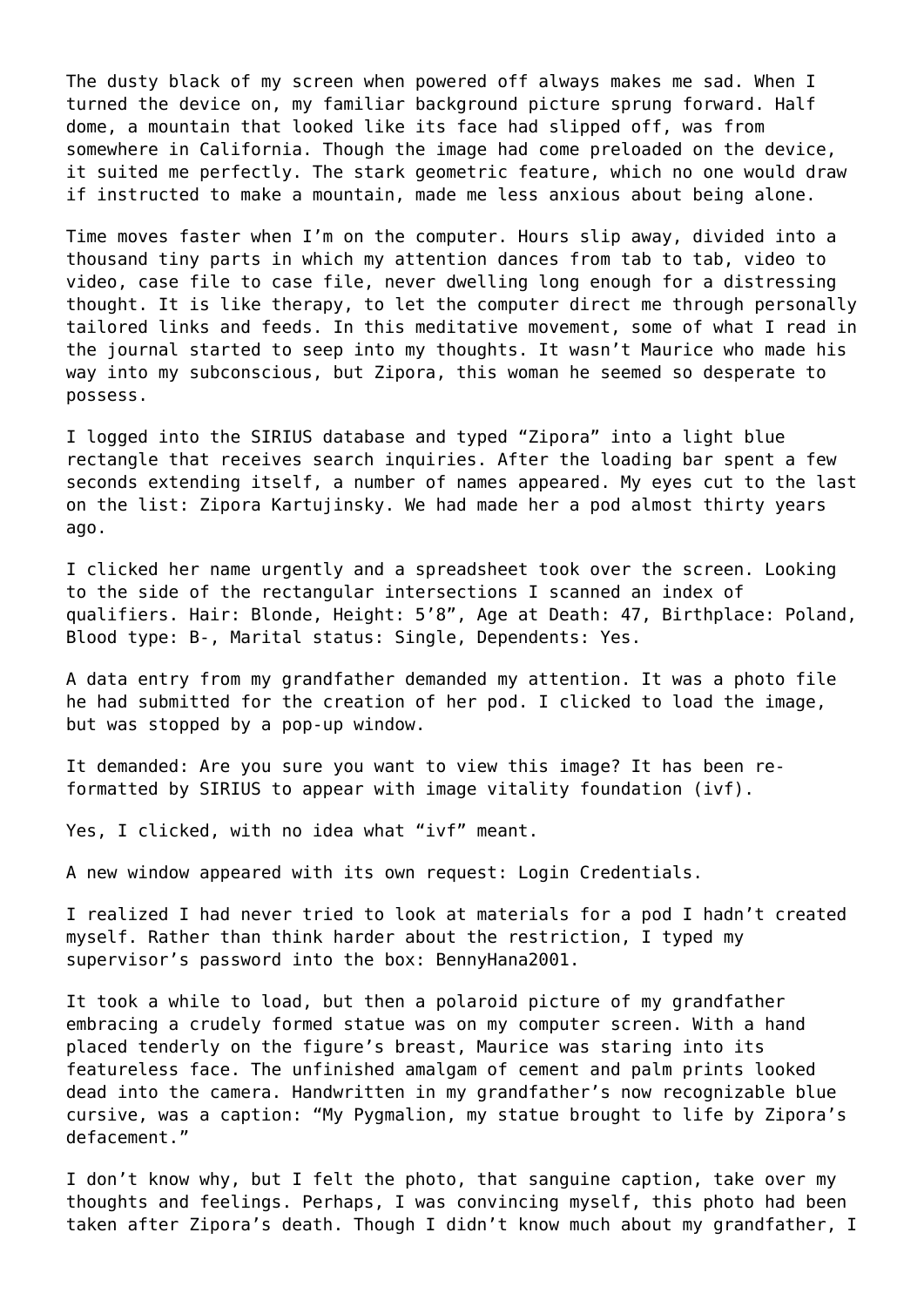knew that he had lost this woman. Trying to practice empathy, an effort I hadn't undertaken in months, I forced myself to imagine clinging to the sculpture. Maybe if I were holding the sculpture with that same desperation, I could make Zipora exist in a solid and permanent way for him. A strong sense of desire seeped into me. Is this how I would meet my grandfather, through longing?

It was only a little bit later that I noticed words had been bluntly carved all over the statue. Squinting at the photograph, I couldn't make out any meaning from the chiseled letters. For myself, I decided that it was a love letter.

In *The Sorrows of Young Werther*, Goethe wrote:

Why do I turn once again to writing? Beloved, you must not ask such a question. For the truth is I have nothing to tell you, All the same, your dear hands will hold this note.

I've played an audio recording of that quote to myself many times, used it often in my pod constructions. It was these words, I decided, she had left as a message to my grandfather. The effect was something like a piece of symphony music, dozens of different orchestral parts all making one coherent sound: I am thinking of you.

When it was finished, the menial and precise work of engraving, she might have wrapped her arms around the statue. Maybe she ran her palm over the nape of the figure's neck, scarred by her words. Resting her cheek on the statue's breast, she'd breathed lovingly onto the cold lifeless form. Her lips, painted the fuchsia of a foxglove's flower, followed her exhalation and kissed the statue. For a moment, it came to life, radiating a question: will you remember me?

I fantasized that she notices me gaping at her melancholy with such aplomb. She returns my gaze, almost-not-quite smiling. In that fantastical instant, recognition and non-recognition torment me. I can picture her perfectly until doubt intrudes, and I lose everything I'd edited together. One moment she is wearing a fur around her neck, the next a turtleneck, from one angle her hair is white blonde, from another it's almost red, eyes are ringed by wrinkles, a blink, they are like a doe's. The more of her I knew, the more an asymptotic sense of closeness injured me.

Every Tuesday I'm supposed to meet with the other designers at SIRIUS's office. The interior is pristine and lit by a special shade of fluorescent that is supposed to increase productivity. Designed to look like an up-scale hospital, I normally feel like a visitor, searching for a patient I never find. Most weeks, it is the only time I physically see anyone.

I called in sick. Family emergency. Ungracefully, I accepted sympathy from my supervisor. While she made words like loss and sorry and care, I made plans like sneak and take and deserve. I couldn't say why the only person who compelled me was less than a ghost. But, the force of my feelings was decisive: I had to get into Zipora's pod.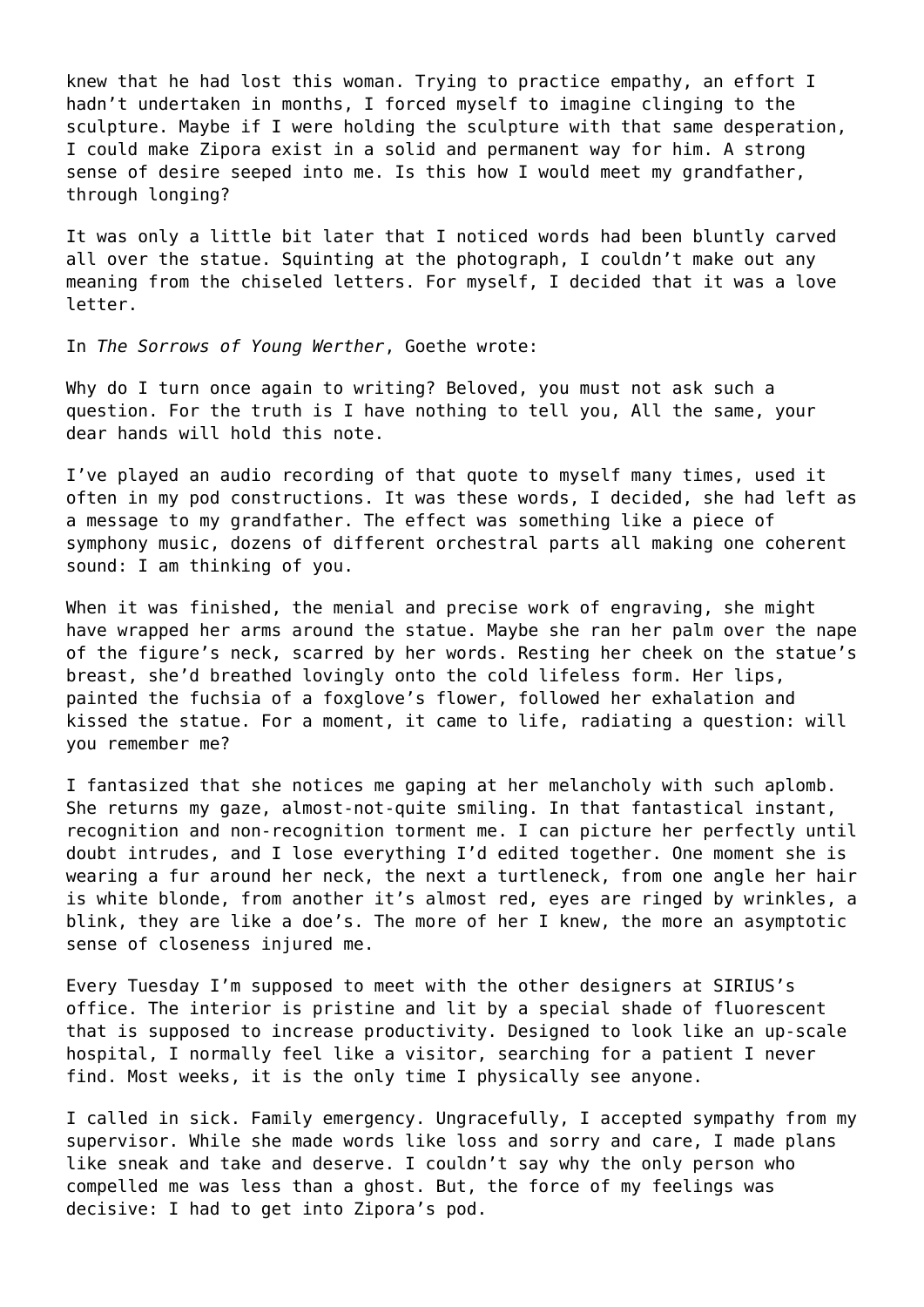Despite strict rules banning designers from entering the deprivation pod quarters, it was easy to slip unnoticed through the office. The only break in my normal office routine was turning left at the heavy hospital doors printed with the word SERVICES. The waiting room was crowded with people who looked caught up in dreams. I lied to the front desk employee and fingered my identification tag until she waved me on with lackluster.

Moving quickly though the waiting room, I put on a white terry-cloth robe and a pair of white terry-cloth slippers. I noticed that the heels of my feet were cracked and dry, lines ran through my flesh the same white terry-cloth color.

Without pause to consider the course of my actions, I strode to the deprivation tanks like a born-again to the river, about to be baptized and cleaned. Visions of my grandfather's faceless statue called to me like sirens.

I typed my supervisor's password into the pod's control system and, after agreeing to a few terms and conditions about "ivf," configured it to bring me Zipora. The force of my compulsion was confusing. My mind was moving with perfect intention, the insecurity that usually made my actions awkward and stilted had vanished before such convicted purpose. As I slid the heavy black leather off the tank and put my feet into the buoyant water, I felt like I was being embraced for the first time in years.

In the black waters of the pod, before sound and image, my mind dove into visions of Zipora. I imagined my surreal affection turning time around on itself and we were both in the ocean on an oppressively lovely day. We moved up and down with the surf and laughed at her children on the shore, who couldn't swim. When the children strayed too far down the beach, she'd glance at them with disposed inertia. She was very beautiful.

Caught up in her blissfully empty gaze, I licked her cheek. Only to, seconds later, spit up salt water and the flavor of tears. She wrapped her hand around my neck, smiling as her tight grip 9

imprinted purple finger marks on my cold skin. Her blonde hair gleaned in the saturated blue and yellow of a beach's perfect temperature. Something was happening. For the first time, I felt that I could hold the image, the vitality, of another person.

From the shore, I could hear her children crying, "Mom we need you. Mom we are hungry! Mom we need you to come and feed us." They went on yelling but I ignored them because Zipora had her hands less than a centimeter from my cheeks. My body started to curve involuntarily. A rope through my torso was getting tighter and tighter. The material of her simple black swimsuit was getting thinner and thinner, almost gone. I could feel her. She was touching me. Somehow, Zipora had pulled me from this life into the life she inhabits.

A pure white light blinded me. Total, all encompassing, warm light. I was dead. It was certain.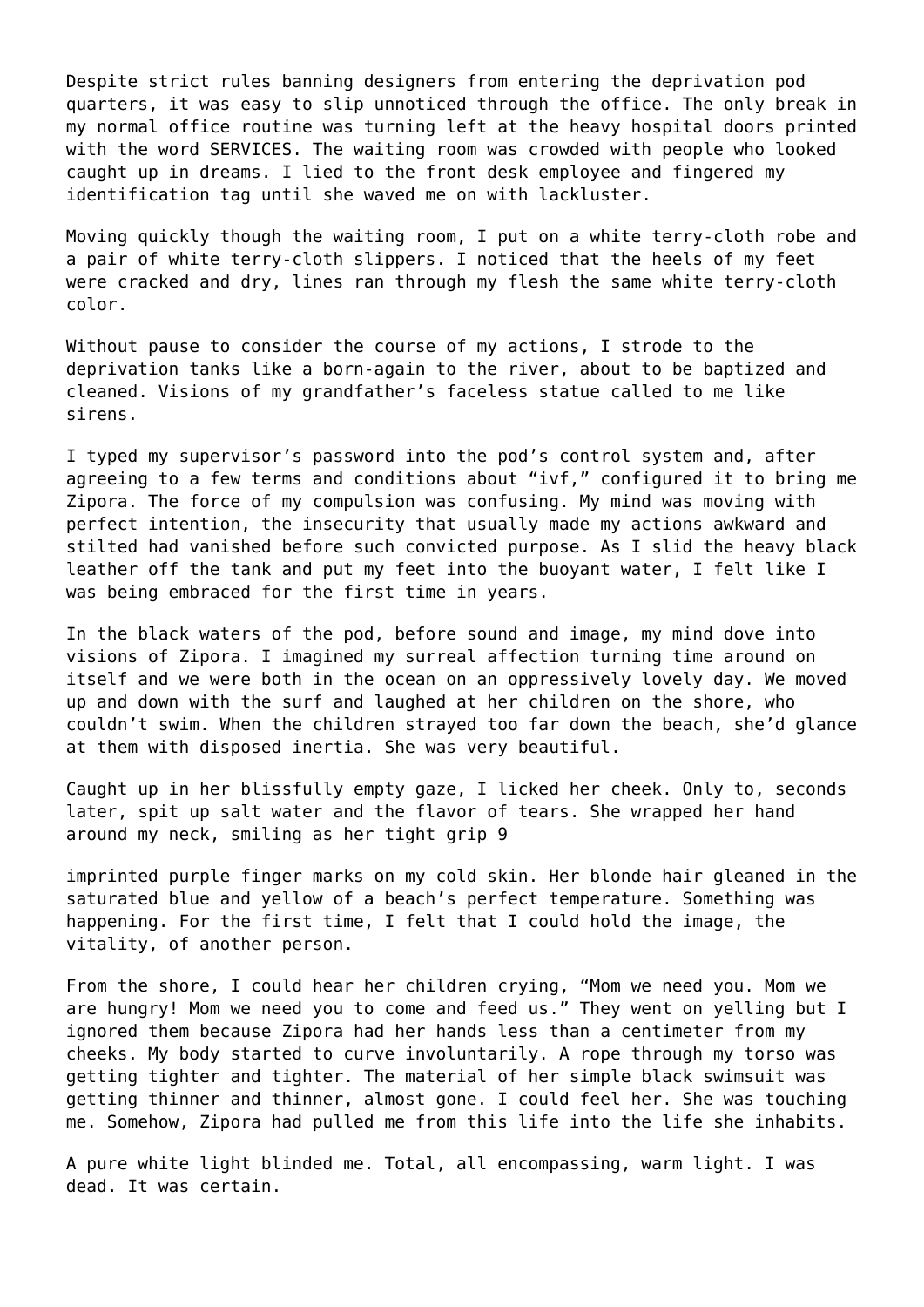My eyes started to burn from painful exposure. Thousands of nerves contracted from the rude brightness. I realized I couldn't be dead when I felt severe anxiety about my eyeball's vitreous keeping form. My entire optic disk had a disk-shaped stain. I tried to blink it off but it was burned into my vision.

As if I was wiping dust off my eyes, figures started to emerge in my damaged line of sight. It was the security guard, whose name I never remembered, beaming down on me with a flashlight. Next to him I saw my supervisor shaking her head back and forth with anger.

"Luce." She made my name sound like an accusation.

"Oh," that was all I said.

"You will be escorted to my office and then off the perimeter, permanently."

"Oh," my mind was trying to get back to the place I had been ripped from. It felt like the anxiety of a morning when you wake up sure you'd been dreaming, but unable to recollect a thing.

"Put on your robe."

"Oh. Okay."

My supervisor overcompensated for her office's lack of personality with a ridiculous number of plants. I sat down on a hard-plastic chair and signed a non-disclosure agreement about my time in the pod. I was fired, my capacity for intimacy, depleted. All the desire, all the knowledge I'd hallucinated, collapsed. I didn't know Zipora.

Before I left my supervisor gave me a conspiratorial look.

"Luce, it is very important that you try and forget the experience. Don't cling to the interactions you had with person you visited. It will be hard, now that you've been exposed, butyou have to do it. You will never be allowed back to SIRIUS, not even as a client, so just forget. And remember, though people in the pod appear life-like, they are dead."

"Oh," I told her one last time.

Back home, I sat naked on the side of my bathtub. Before a backdrop of dulling yellow tiles, I tried to have the feeling that I was alive. If only I could spend just another hour in the pod. Spend just a little bit of time fully stimulated, fully satisfied.

Two bags of Epsom salt went into the bath water to soothe it into buoyancy. They spilled a texture across the tub's floor.

I lowered myself into the water with my grandfather's journal pressed to my chest. I thought about turpentine. A fluid made from the resin siphoned out of live trees. Turpentine, a nice word. The name comes from a tree, the terebinth, which is a close relative of the pistachio. Maybe turning the journal into a fluid would release a solvent like turpentine. If the journal